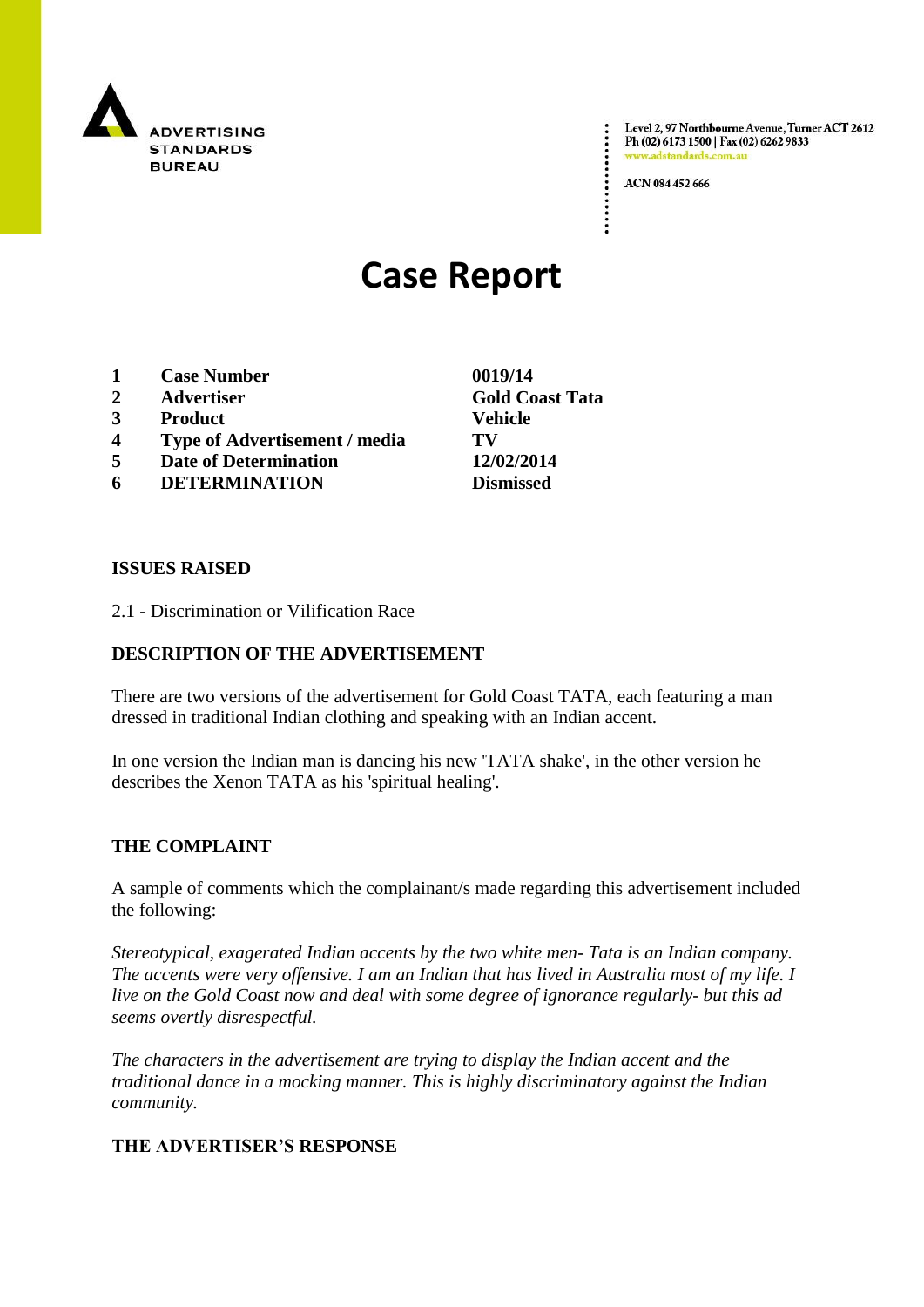Comments which the advertiser made in response to the complainant/s regarding this advertisement include the following:

*We have been instructed by our client Gold Coast TATA to supply all relevant information required by your department on two TVCs produced to launch this new product. Two 30sec. Commercials were scripted and shot by my agency to launch a new vehicle product on the Gold Coast, Xenon TATA (PICKUPS made in India).*

*When launching an unknown product such as this it was important to create a "point of difference ".*

*The vehicle being made in India hence the dancers and costumes. All audio relates directly to the vehicles and their key selling points. You may like to go to www.goldcoasttata.com.au and cross reference the selling points on our two scripts.*

*The dancers and costumes were supplied to us by Bollywood Australia. The dancers are trained people in Indian dance. Costumes were authentic we believe and again supplied by Bollywood Australia. These people have worked in authentic dress and dance in a number of TV commercials previously we were of the understanding.*

*Our client has a long and successful tradition of making TV commercials with other product lines entertaining and humorous. We tried to achieve a focus on the brand rather than solely the vehicle itself. TATA in India is one of the biggest manufactures of vehicles in that country. Over 50 years of tradition. Hence the dancers and costumes.*

*At no time during discussions prior to filming, including script approvals, dancers and costumes was the intent to discriminate or mock the Indian community. In fact the exact opposite. The commercials are a celebration of this new product now on sale on the Gold Coast., We are proud that the catch phrase " Made tough in India"...Perfect for Australia.... is highlighted in both commercials by presenters.*

*We have had no direct complaints by the Indian community on the Gold Coast to Gold Coast TATA regarding the commercials being in bad taste.*

*We look forward to a favourable response.*

### **THE DETERMINATION**

The Advertising Standards Board ("Board") considered whether this advertisement breaches Section 2 of the Advertiser Code of Ethics (the "Code").